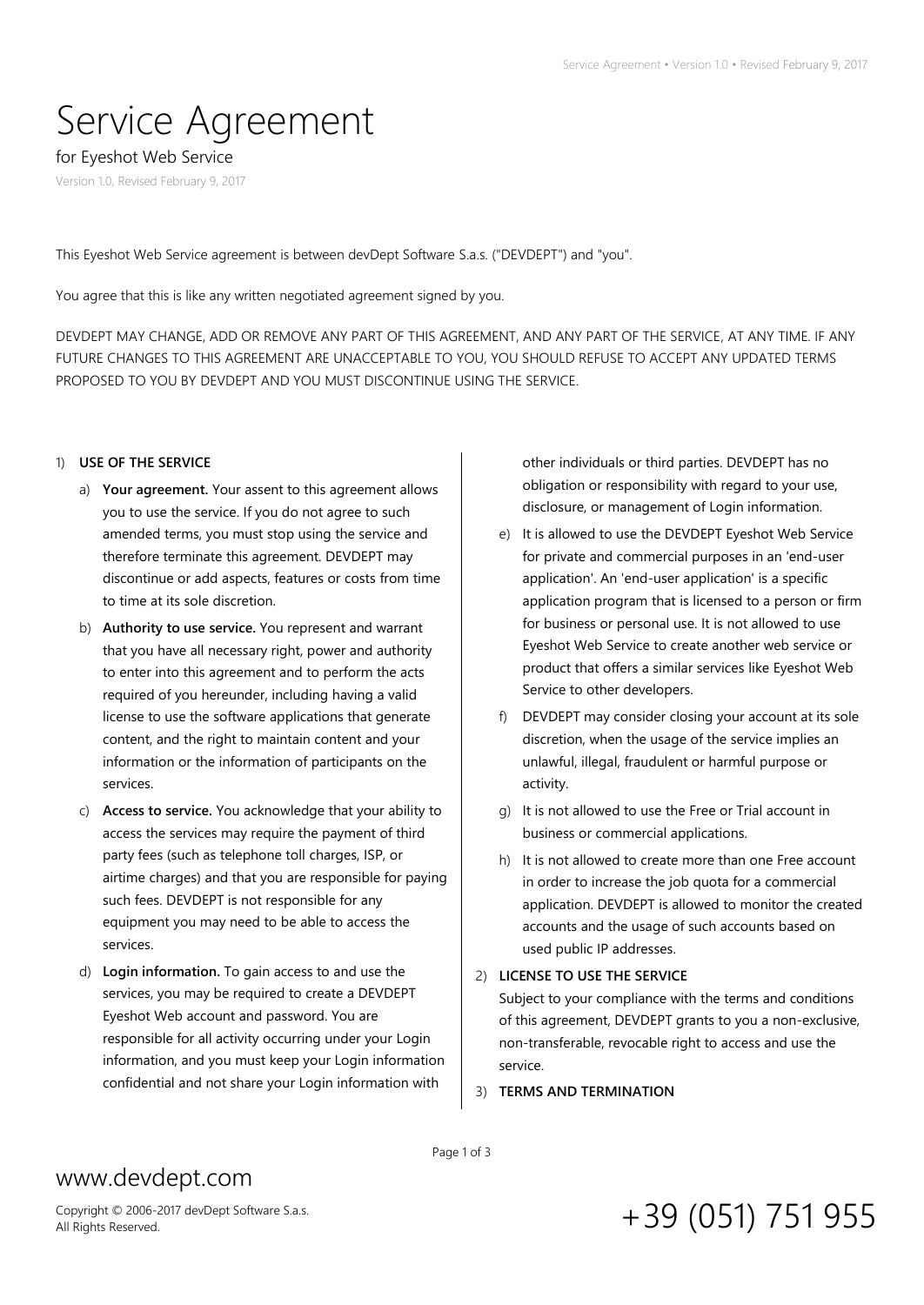- a) This agreement will continue to apply until terminated by either you or DEVDEPT as set forth below.
- b) If you want to terminate the agreement, you may do so by (i) notifying DEVDEPT at any time, and (ii) closing your accounts for the service. Your notice must be sent in writing to DEVDEPT address.
- c) DEVDEPT may at any time terminate the agreement with you if:
	- i) You have breached any provision of the agreement (or have acted in a manner that indicates to DEVDEPT that you do not intend to, or are unable to, comply with the agreement.
	- ii) DEVDEPT reasonably believes that it is required to do so by law (for example, where the provision of the services to you is, or becomes, unlawful).
	- iii) The provision of the services to you by DEVDEPT is, in DEVDEPT opinion, no longer commercially viable.
	- iv) DEVDEPT has elected to discontinue the services (or any part thereof).
	- v) There has been an extended period of inactivity in your account.
	- vi) Any third parties use your account.
- d) Termination of your services account may, at DEVDEPT sole discretion, include one or more of the following: (i) removal of access to all offerings within the service; (ii) deletion of your password (if applicable) and (iii) barring of further use of the services.
- e) You agree that all terminations for cause shall be made in DEVDEPT sole discretion and that DEVDEPT shall not be liable to you or any third party for any termination of your account, or access to the services and content.
- f) Upon expiration or termination of the agreement, you shall promptly discontinue use of the service.
- 4) **CONTENT**
	- a) **Your content.** You may upload content to the service in connection with your use of the service. DEVDEPT does not verify, endorse, or claim ownership of any content, and you retain all right, title, and interest in and to the content. DEVDEPT shall make commercially reasonable efforts to block the uploading of content to the services that contains viruses detected by using industry standard virus detection software.
- b) **Your representations and warranties regarding content.** You represent and warrant that (a) you are the owner, licensor, or authorized user of all content; and (b) you will not upload content that contains any viruses, Trojan horses, worms, time bombs or any other similar software, data, or programs that may damage, detrimentally interfere with, surreptitiously intercept, or expropriate any system, data, Information, or property of another; or (vii) violates any law, statute, ordinance, or regulation.
- c) **DEVDEPT access to content.** You acknowledge that the services are automated (e.g., content is uploaded using software tools) and that DEVDEPT personnel will not access or view any content, except as reasonably necessary to perform the services, including but not limited to the following: (a) respond to support requests; (b) detect, prevent, or otherwise address fraud, security, or technical issues; (c) as deemed necessary or advisable by DEVDEPT in good faith to conform to legal requirements or comply with legal process; or (d) enforce this agreement, including investigation of potential violations hereof, as further described in Section 6 (Investigations).

#### 5) **CONDUCT**

- a) **Use Restrictions.** In connection with your access or use of the services, you agree not to:
	- i) Introduce a virus, worm, Trojan horse or other harmful software code or similar files that may damage the operation of a third party's computer or property or information.
	- ii) Use the services in any manner that could damage, disable, overburden, or impair any DEVDEPT web server, or the network(s) connected to any DEVDEPT server or interfere with any other party's use and enjoyment of the services.
	- iii) Attempt to gain unauthorized access to service, materials, other accounts, computer systems or networks connected to any DEVDEPT server or to the Eyeshot Web Service, through hacking, password mining, or any other means.
	- iv) Obtain or attempt to obtain any materials or information through any means not intentionally made available through the service.

### www.devdept.com

Copyright © 2006-2017 devDept Software S.a.s.

#### Page 2 of 3

## Copyright © 2006-2017 devDept Software S.a.s.  $+39$   $(051)$   $751$   $955$